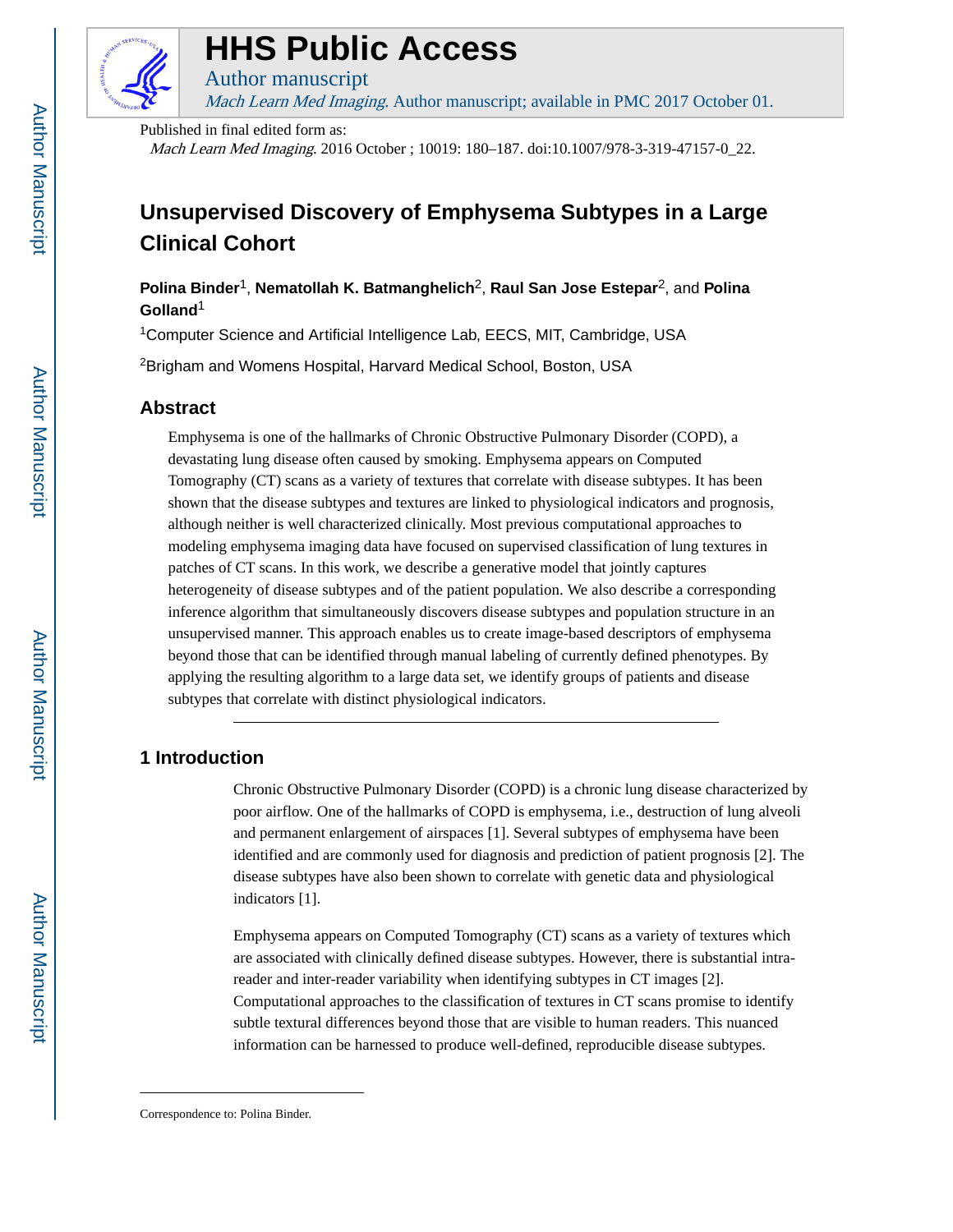Beyond fully 3D texture analysis, the additional benefits of computational approaches include the possibility of providing novel insights into the disease once the heterogeneity of the patient population is characterized.

We present a method that simultaneously detects distinct patient clusters and disease subtypes. The algorithm is based on a generative model that captures the underlying hypothesis about population structure and distributions of disease subtypes. We assume that each cluster of patients is associated with a distinct distribution of disease subtypes, which are based on features extracted from Computed Tomography scans [3]. We derive an inference algorithm that is based on variational Expectation-Maximization [4]. We apply the algorithm to a data set of 2457 thoracic CT scans and observe notable associations between physiological indicators and patient clusters and disease subtypes identified by the method. Further, we examine associations in simplified models that omit either patient clusters or disease subtypes to demonstrate the clinical advantage of the hierarchical model that includes both patient clusters and disease subtypes. We compare associations that are identified in the generative model to those found in a model where disease subtypes are discovered in a supervised manner.

Our approach departs from the majority of prior research that has focused on supervised classification of patches extracted from CT scans based on examples labeled by clinical experts [5,6]. An exception is a method for joint modeling of imaging and genetic data in the same clinical population [7]. By contrast, our work models only imaging data, but we explicitly detect and characterize homogeneous sub-populations defined by similar groups of disease subtypes, which opens directions for future analysis. An additional work similar to ours is found in [8], which discovers disease subtypes in an unsupervised manner. However, it was conducted on a smaller data set and does not model patient clusters.

## **2 Model**

Our generative model relies on the assumption that there are  $K$  underlying patient clusters, each characterized by a different distribution of disease subtypes. We use N to denote the total number of CT scans in the study. When processed, each scan is represented by  *non*overlapping patches. Let  $S_{nr}$  be the patch around voxel r in patient n. Patches are entirely contained within a lung. We apply a chosen feature extraction method to  $S_{nr}$  to construct a feature vector  $F_{nr}$ . The feature vectors  $\{F_{nr}\}$  serve as the input into our algorithm. In our experiments we use a combination of Grey Level Co-Occurrence Matrix (GLCM) [6] features and intensity histograms as feature descriptors which are both extracted from threedimensional patches; the modeling approach readily accepts a broad range of descriptors.

The distribution of cluster assignments for any patient in the study is parametrized by  $\pi$  and is represented by a vector  $C_n$  for patient n.  $C_{nk} = 1$  if patient n belongs to cluster k;  $C_{nk} = 0$ otherwise. For all patients in cluster  $k$  the distribution of disease subtypes is parametrized by  $a_k$  and is represented by  $L_{nr}$  for patch r in patient n. Each patch belongs to one of S disease subtypes.  $L_{nrs} = 1$  if the patch belongs to subtype s;  $L_{nrs} = 0$  otherwise. We use a Gaussian distribution  $\mathcal{N}(\cdot;\mu,\Sigma)$  with mean  $\mu_s$  and covariance  $\Sigma_s$  to model feature vectors in the disease subtype s. The generative model can be summarized as follows (Fig. 1):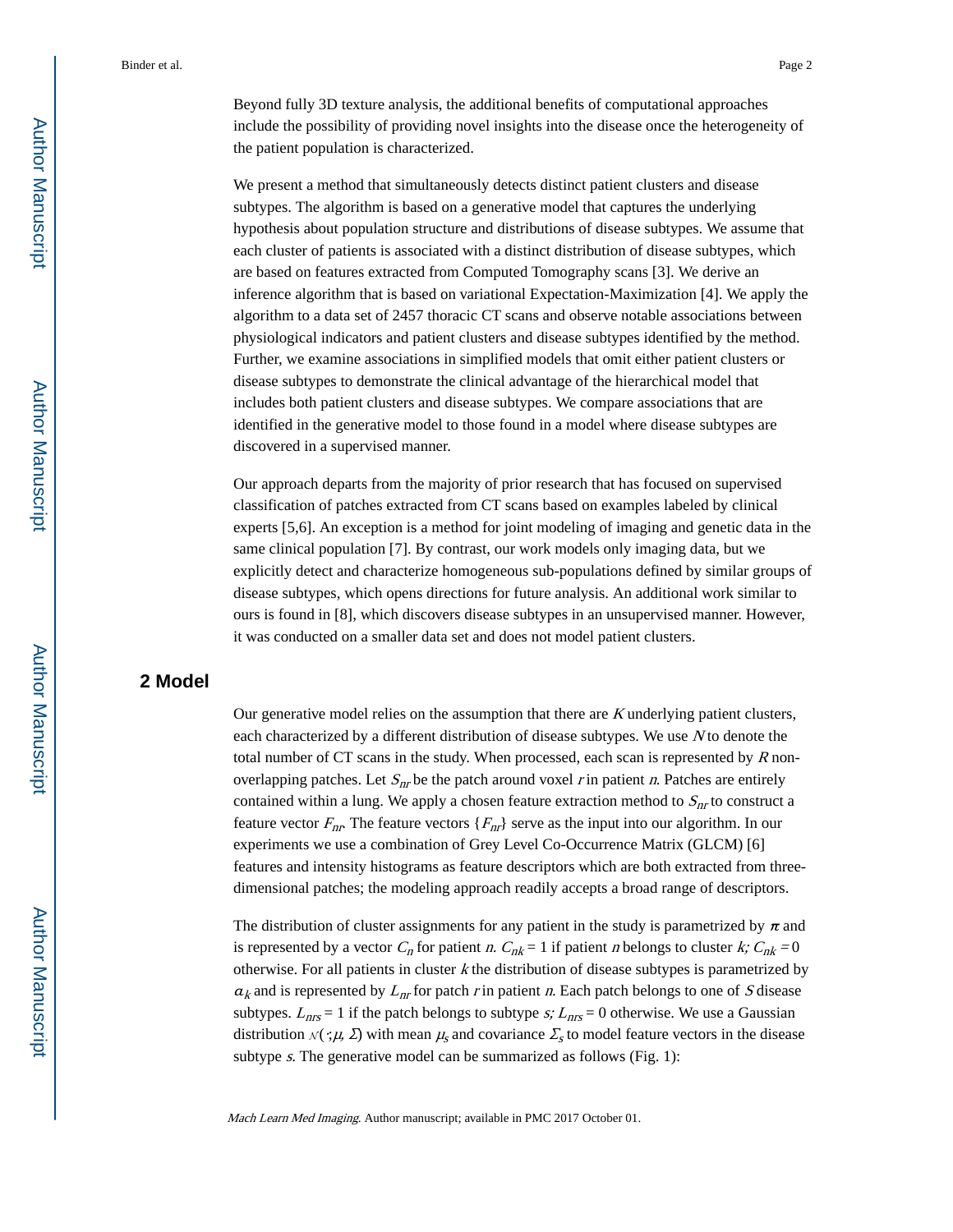$\label{eq:2} \begin{array}{c} C_n {\sim} \prod\limits_{k=1}^K \pi_k^{C_{nk}},\\ L_n|C_n {\sim} \prod\limits_{k=1}^K \prod\limits_{j=1}^R (\alpha_{ks})^{L_{nrs}C_{nk}},\\ F_n|L_n {\sim} \prod\limits_{s=1}^R \prod\limits_{r=1}^S \mathcal{N}\left(F_{nr}; \mu_s, \sum\limits_S\right)^{L_{nrs}}. \end{array}$ 

Each subject is viewed as an independent and identically distributed sample from this distribution, giving rise to the full likelihood model:

$$
p(F, C, L; \alpha, \pi, \mu, \sum) = \prod_{n=1}^{N} \prod_{k=1}^{K} \prod_{r=1}^{R} \prod_{s=1}^{S} \left( \pi_k \alpha_{ks}^{L_{nrs}} \right)^{C_{nk}} \mathcal{N}\left(F_{nr}; \mu_s, \sum_s \right)^{L_{nrs}}.
$$

#### **Inference Algorithm**

We set the number of patient clusters  $K$  and the number of disease subtypes  $S$ . The observed data consists of feature vectors  ${F_{nr}}$  of N patients for whom we extracted features from R patches each. We aim to infer the most likely subtype  $L_{nr}$  for each patch r in patient n and the most likely cluster  $C_n$  for each patient n. Additionally we estimate the parameters: the mixing proportions of the patient clusters  $\pi$ , the mixing proportions of the disease subtypes  $\{\alpha_k\}$  for each patient cluster, and the means and variances  $\{\mu_s, \Sigma_s\}$  of the image features for each disease subtype.

We perform inference via variational Expectation-Maximization (EM) [4]. Since computing expectation with respect to the full posterior distribution  $p(L, C/F, \alpha, \pi, \mu, \Sigma)$  is intractable due to coupling between  $C$  and  $L$ , we approximate the posterior distribution with a product of two categorical distributions:

$$
q(C, L; \psi, \theta) = qc(C; \psi)q_L(L; \theta) = \prod_{n=1}^{N} \prod_{k=1}^{K} \psi_{nk}^{C_{nk}} \prod_{r=1}^{R} \prod_{s=1}^{S} \theta_{nrs}^{L_{nrs}},
$$
(1)

where  $\psi$  and  $\theta$  are variational parameters. This simplifies the computation of the expectations.

In the variational approach, we iteratively optimize a lower bound for  $\ln(p(F; a, \pi, \mu, \Sigma))$ with respect to the parameters { $\pi_k$ ,  $\alpha_{ks}$ ,  $\mu_s$ ,  $\Sigma_s$ ,  $\psi_n$ k,  $\theta_{nrs}$ }, This lower bound can be expressed as:

$$
\ln(p(F; \alpha, \pi, \mu, \sum)) \ge E_q \left[ \ln \frac{p(F, C, L; \alpha, \pi, \mu, \sum)}{q(C, L; \psi, \theta)} \right].
$$
 (2)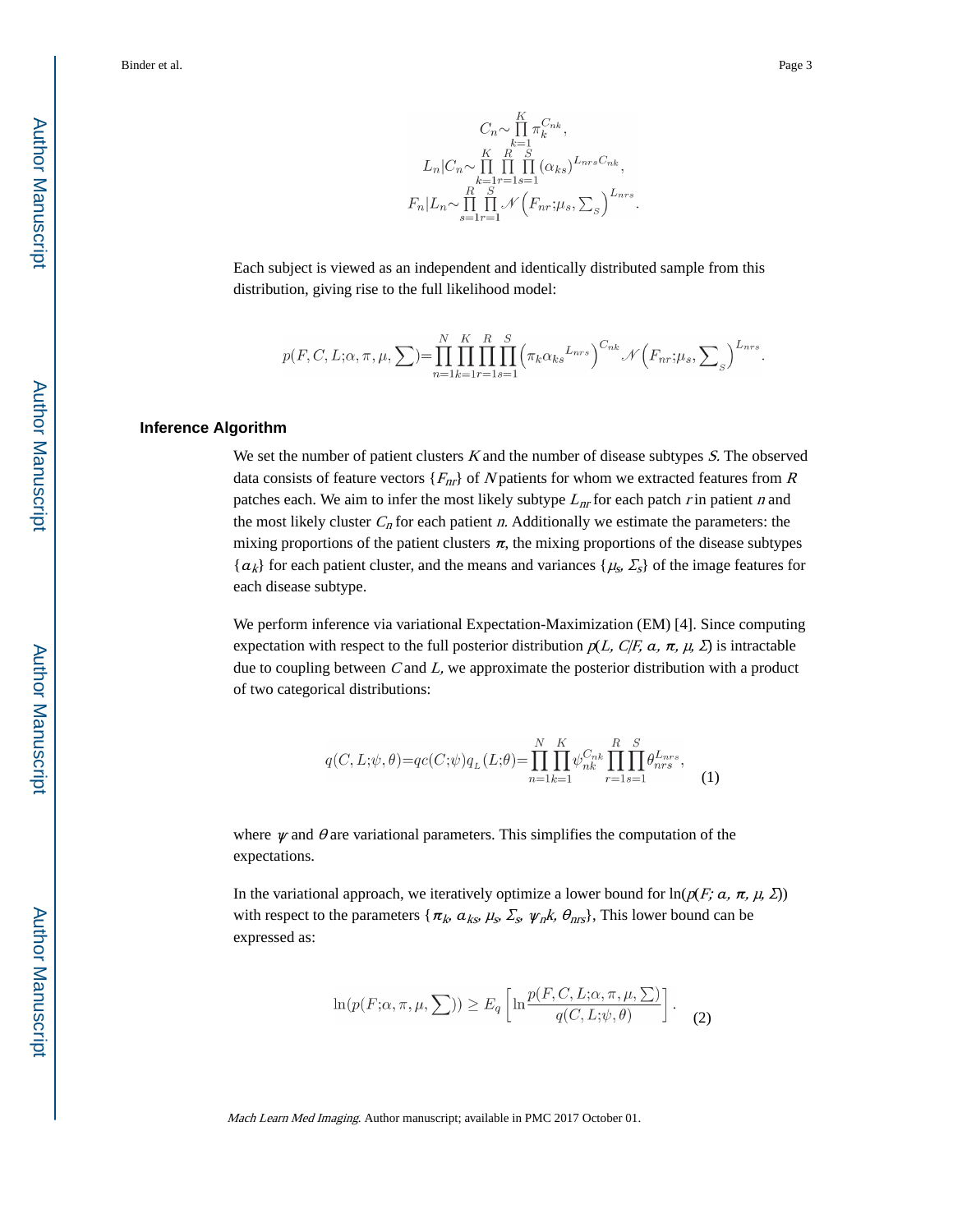We randomly initialize  $\pi$  and  $\alpha$ , and then iterate between two steps until convergence. In the expectation step, we hold  $\pi$ ,  $\alpha$ ,  $\mu$  and  $\Sigma$  fixed and estimate the variational parameters  $\psi$  and  $\theta$  to maximize the lower bound in Eq. (2) by iteratively applying the updates:

$$
\psi_{nk} \propto \prod_{s=1}^{S} \prod_{r=1}^{R} \alpha_{ks}^{\theta_{nrs}}, \text{s.t.} \sum_{k=1}^{K} \psi_{nk} = 1, \\ \theta_{nrs} \propto \prod_{k=1}^{K} \alpha_{ks}^{\psi_{nk}}, \text{s.t.} \sum_{s=1}^{S} \theta_{nrs} = 1.
$$

In the maximization step, we hold the values of  $\psi$  and  $\theta$  fixed and estimate the model parameters,  $\pi$ ,  $\alpha$ ,  $\mu$  and  $\Sigma$ , that maximize the lower bound in Eq. (2) via the following update equations:

$$
\pi_k = \frac{1}{N} \sum_{n=1}^N \psi_{nk},
$$
  
\n
$$
\alpha_{ks} \propto \sum_{n=1}^N \psi_{nk} \sum_{r=1}^R \theta_{nrs}, \text{s.t.} \sum_{s=1}^S \alpha_{ks} = 1,
$$
  
\n
$$
\mu_s = \frac{1}{N_s} \sum_{n=1}^N \sum_{r=1}^R \theta_{nsr} \cdot F_{nr}, \text{where } N_s = \sum_{n=1}^N \sum_{r=1}^R \theta_{nsr}.
$$
  
\n
$$
\sum_s \frac{1}{N_s} \sum_{n=1}^N \sum_{r=1}^R \theta_{nsr} \cdot (F_{nr} - \mu_s) \cdot (F_{nr} - \mu_s)^T.
$$

Once the parameter estimation process is complete, we determine  $C_n$  and  $L_n$  by maximizing the approximate posterior distributions  $qC(C_n; \psi_n)$  and  $qL(L_n; \theta_n)$  respectively.

#### **3 Empirical Results**

#### **Data**

We investigated the proposed method in the context of an imaging study that includes 2457 thoracic CT scans of smokers diagnosed with COPD [1]. COPDGene is a multi-center study that acquired CT scans, genetic data, and physiological indicators in COPD patients. The data was collected by 21 sites across the United States. The volumetric CT scans were obtained at full inhalation and at relaxed exhalation. Image reconstruction produces submillimeter slice thickness, and employs edge and smoothness enhancing filtering [1]. In addition, we have 1525 patches from the CT scans of 267 patients from this cohort that were manually assigned to clinically defined disease subtypes by an expert.

#### **Parameter Selection**

We randomly sampled 1000 non-overlapping patches from each patient. Emphysema has been described at the level of the secondary pulmonary lobules [5], therefore we select  $11 \times 11 \times 11$  patches, which are approximately the size of this structure. There have been between four and 12 disease subtypes and between three and 10 patient clusters described in clinical literature [3,5]. We examine models with the number of patient clusters and disease subtypes in this range. We chose to further analyze the model with eight patient clusters and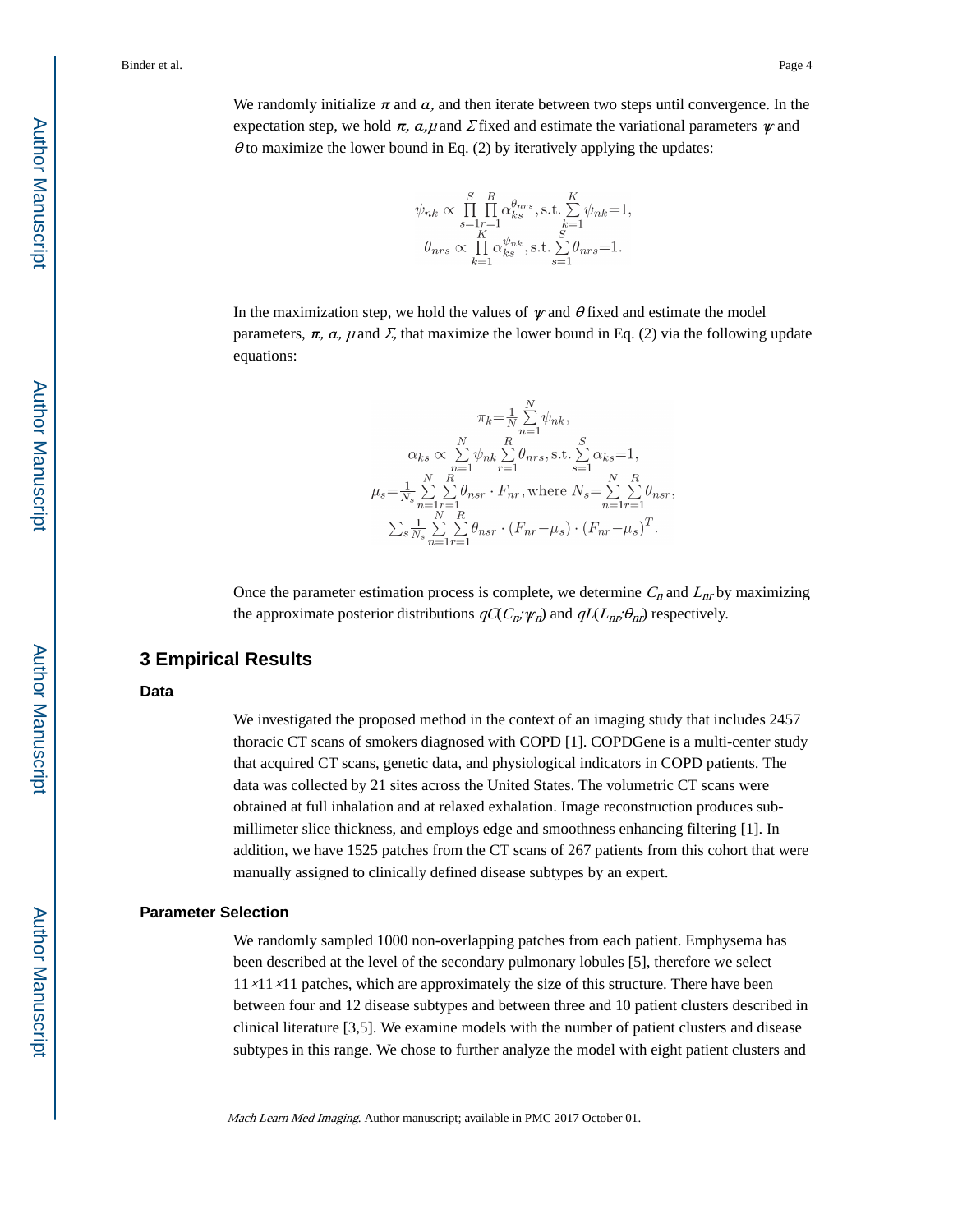six disease subtypes, as this was the largest number of disease subtypes and patient clusters for which each patient cluster and disease subtype received at least five percent probability.

#### **Feature Vectors**

We employed 11-dimensional feature vectors, which were chosen based on their classification accuracy on the labeled patches in our data set when using the features as a texture descriptor. The first nine dimensions correspond to Grey Level Co-Occurrence Matrix (GLCM) features [6]. GLCMs represent the joint probability distribution of intensity values of pixel pairs in a given patch [6]. To construct this descriptor, the image is discretized into eight gray levels. The value of the entry at position  $(i, j)$  in the GLCM captures the proportion of pixel pairs at a given offset with the corresponding intensity pair values for  $i, j \in \{1...8\}$ . To obtain a degree of rotational invariance, we averaged the GLCMs over uniformly distributed directions in three dimensions. We extracted nine features from these matrices to construct the descriptor: contrast, dissimilarity, homogeneity, correlation, entropy, energy, cluster shade, cluster prominence and maximum probability [6]. The next two dimensions of the feature vector correspond histogram bins of the voxel intensities within the patch.

#### **3.1 Results**

**Disease Subtypes—**Figure 2 illustrates example patches for each of the identified disease subtypes. A confusion matrix between the disease subtypes and the clinical labels is shown in Table 1. On the labeled portion of our data set, we found that 67% of patches that were labeled as clinically normal were placed in the same disease subtype by our algorithm, and clinically normal patches represent 64 % of all labeled patches within this disease subtype. Panlobular and paraseptal emphysema correspond to disease subtype 2 and subtype 3 respectively. Our results suggest that centrilobular emphysema is a mixture of identified disease subtypes 1, 2, 3 and 4.

**Spatial Contiguity—**Emphysema clusters spatially in the lungs, as do the disease subtypes our algorithm identifies, as can be seen in Fig. 2. Each voxel in every lung was labeled independently based on the most likely subtype it would belong to under our model, without any enforced smoothing. We evaluated spatial contiguity by permutation testing [9]. For each voxel labeled by our algorithm we compute the proportion of neighboring voxels that belong to the same disease subtype. We average this value over the entire lung to obtain a spatial contiguity score. To obtain a distribution of the score under the null hypothesis we assigned voxels within the lungs to random disease subtypes 1000 times for each scan while maintaining the proportion of disease subtypes for each lung. We found that across all CT scans, the spatial contiguity scores produced by our algorithm are greater than the maximal values in the corresponding null distribution, corresponding to rejecting the null hypothesis with  $p < 0.001$ .

**Associations with Physiological Indicators—**We emphasize that the physiological indicators are not available to the algorithm when fitting the generative model to the image data and therefore provide an indirect validation of the model's clinical relevance. We quantify the associations between the structure detected by our method and physiological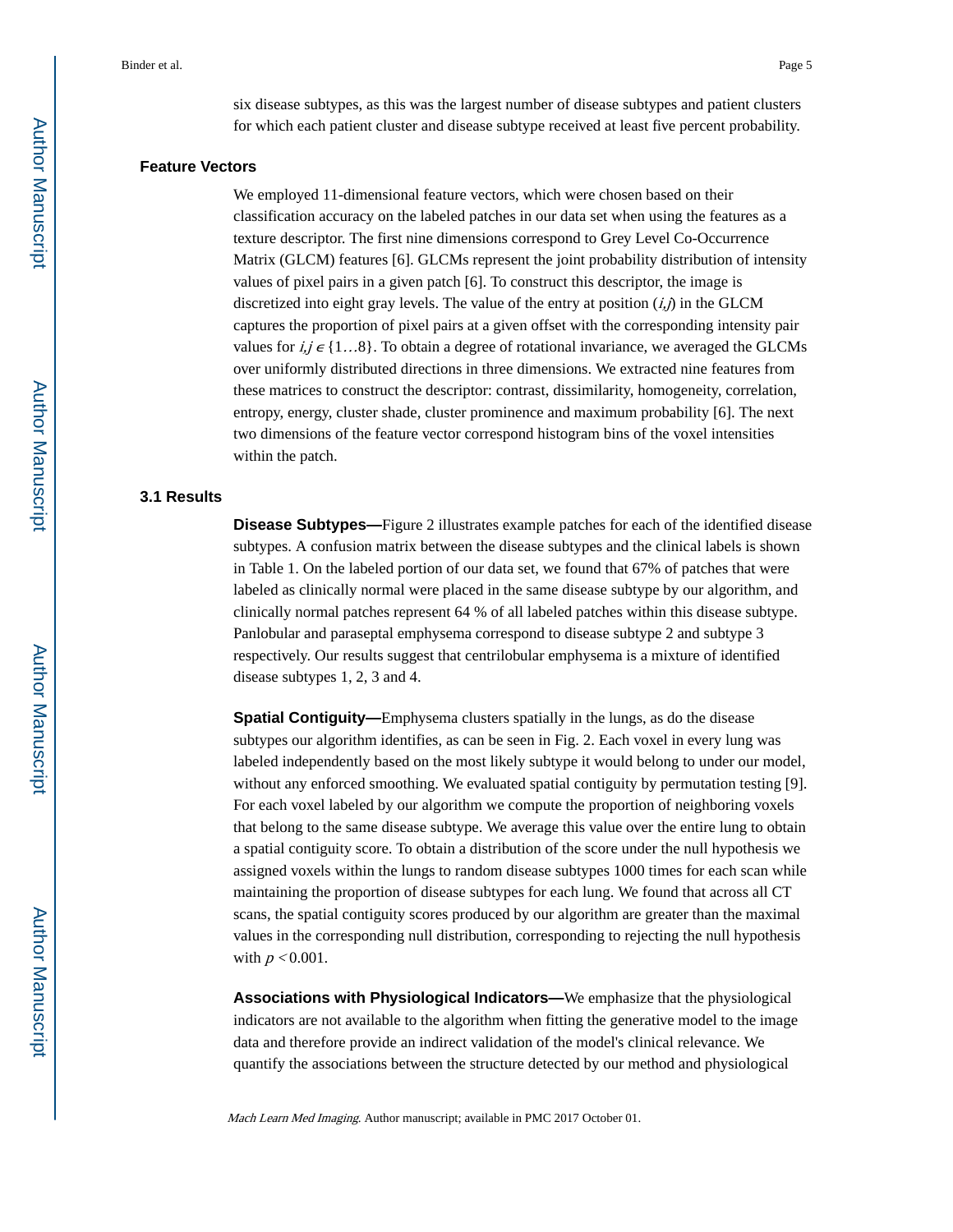indicators relevant to COPD: six minute walking distance, body mass index (BMI), forced vital capacity (FVC), forced expiratory volume (FEV), change in FVC value from treatment, the ratio between the FEV and FVC values, and the number of years smoked. We ran our algorithm on a randomly selected half of our scans and labeled the remaining scans based on the estimated model parameters. In particular, we assigned each patient to the most likely cluster and constructed an empirical distribution of disease subtypes for the patient based on the image patches. We repeated this procedure 100 times to estimate variability in the results.

We constructed three baseline models by eliminating patient clusters  $(K = 1)$  or disease subtypes ( $S = 1$ ) or both ( $K = 1$ ,  $S = 1$ ). In the last case, we extract feature vectors from patches in each patient, and then average and normalize the feature vectors in each patient to produce a single patient-specific feature vector. A fourth baseline method was constructed by identifying the disease subtypes in a supervised manner. In this case, we utilized the same feature vectors as previously described, and performed classification with Support Vector Machines (SVMs) trained on the labeled patches to assign 1000 random patches in each lung to one of six clinically identified subtypes. We learned the patient clusters in an unsupervised manner as in the fully unsupervised model.

To quantify the associations between distributions of disease subtypes or the averaged normalized feature vector for a patient and a physiological indicator we perform linear regression. The strength of the correlation is quantified via the  $R^2$  value. The association between patient clusters and physiological indicators is quantified via the normalized mutual information score [10]. Different metrics are used to quantify the associations between patient clusters and proportions of disease subtypes or feature vectors, as the former is a discrete label while the last two are continuous quantities. These associations were identified on the portion of the data set that was not used to construct the model.

Figure 3 reports the associations for all models. These results demonstrate the advantage of modeling both patient clusters and disease subtypes. We observe that there is a stronger association between physiological indicators and patient clusters in the full model than in the model with only clusters. For all physiological indicators, there is a higher association with the distributions of disease subtypes in the full model than in the model with only disease subtypes. This demonstrates that modeling patient clusters produces more clinically relevant distributions of disease subtypes in each patient. The model without patient clusters or disease subtypes exhibits even weaker associations than a model with only disease subtypes.

Figure 3 demonstrates the advantage of discovering the disease subtypes in an unsupervised manner. In the full model, we obtain stronger associations than in the model where disease subtypes are found in a supervised manner. This is partially explained by the fact that feature selection was performed to optimize classification performance on supervised patches and additional structure is obtained in the unsupervised discovery of patient clusters and disease subtypes.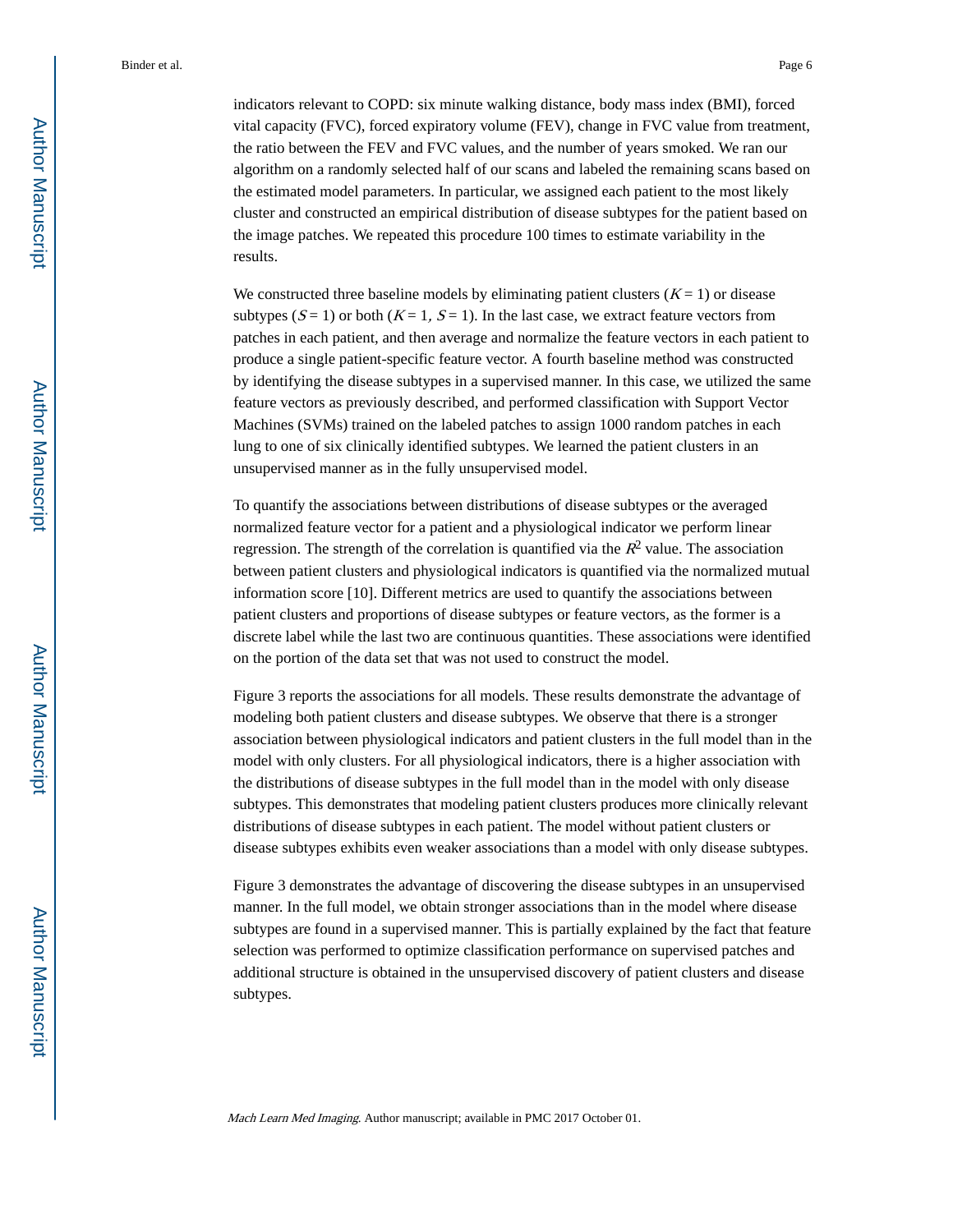## **4 Conclusions**

We presented an unsupervised framework for the discovery of disease subtypes within emphysema and of patient clusters that are characterized by distinct distributions of such subtypes. We built a generative model that parametrizes the assignment of voxels in CT scans to disease subtypes and the assignment of patients to clusters. The associations between the patient clusters and physiological indicators and distributions of disease subtypes and physiological indicators illustrate the clinical relevance of the detected heterogeneity in the patient cohort.

The patient clusters that our model produces merit further exploration. It would be worthwhile to examine their correlations to genetic markers. An additional extension is to directly examine whether different patient clusters exhibit distinct clinical prognoses or respond differently to clinical interventions.

#### **References**

- 1. Regan EA, Hokanson JE, et al. Genetic epidemiology of COPD (COPDGene) study design. COPD. 2010; 7(1):32–43. [PubMed: 20214461]
- 2. Aziz Z, Wells A, et al. HRCT diagnosis of diffuse parenchymal lung disease: inter-observer variation. Thorax. 2004; 59(6):506–511. [PubMed: 15170034]
- 3. Raghunath S, Rajagopalan S, et al. Quantitative stratification of diffuse parenchymal lung diseases. PloS ONE. 2014; 9:e93229. [PubMed: 24676019]
- 4. Blaiotta C, Cardoso MJ, et al. Variational inference for image segmentation. Comput Vis Image Underst. 2016
- 5. Mendoza C, Washko G, et al. Emphysema quantification in a multi-scanner HRCT cohort using local intensity distributions. 2012 9th IEEE International Symposium on Biomedical Imaging (ISBI). 2012:474–477.
- 6. Prasad M, Sowmya A, et al. Multi-level classification of emphysema in HRCT lung images. Pattern Anal Appl. 2006; 11(1):9–20.
- 7. Batmanghelich, NK., Saeedi, A., Cho, M., Estepar, RSJ., Golland, P. Generative method to discover genetically driven image biomarkers. In: Ourselin, S.Alexander, DC.Westin, CF., Cardoso, MJ., editors. IPMI 2015 LNCS. Vol. 9123. Springer; Heidelberg: 2015. p. 30-42.
- 8. Hame, Y., Angelini, ED., et al. 2015 IEEE 12th International Symposium on Biomedical Imaging (ISBI). IEEE; 2015. Sparse sampling and unsupervised learning of lung texture patterns in pulmonary emphysema: MESA COPD study; p. 109-113.
- 9. Efron, B., Tibshirani, RJ. An Introduction to the Bootstrap. Chapman & Hall; New York: 1993.
- 10. Vinh NX, Epps J, et al. Information theoretic measures for clusterings comparison: variants, properties, normalization and correction for chance. J Mach Learn Res. 2010; 11:2537–2854.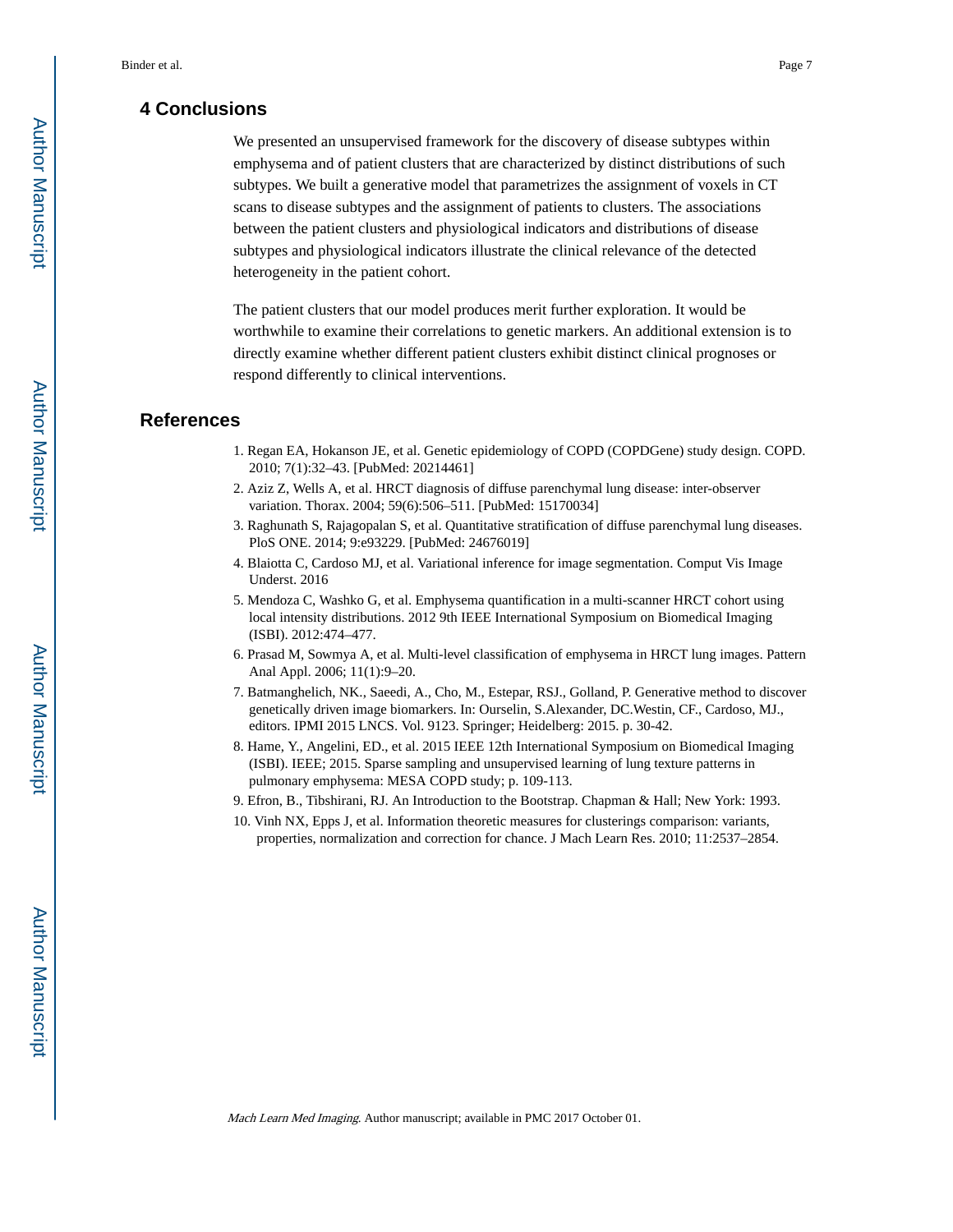

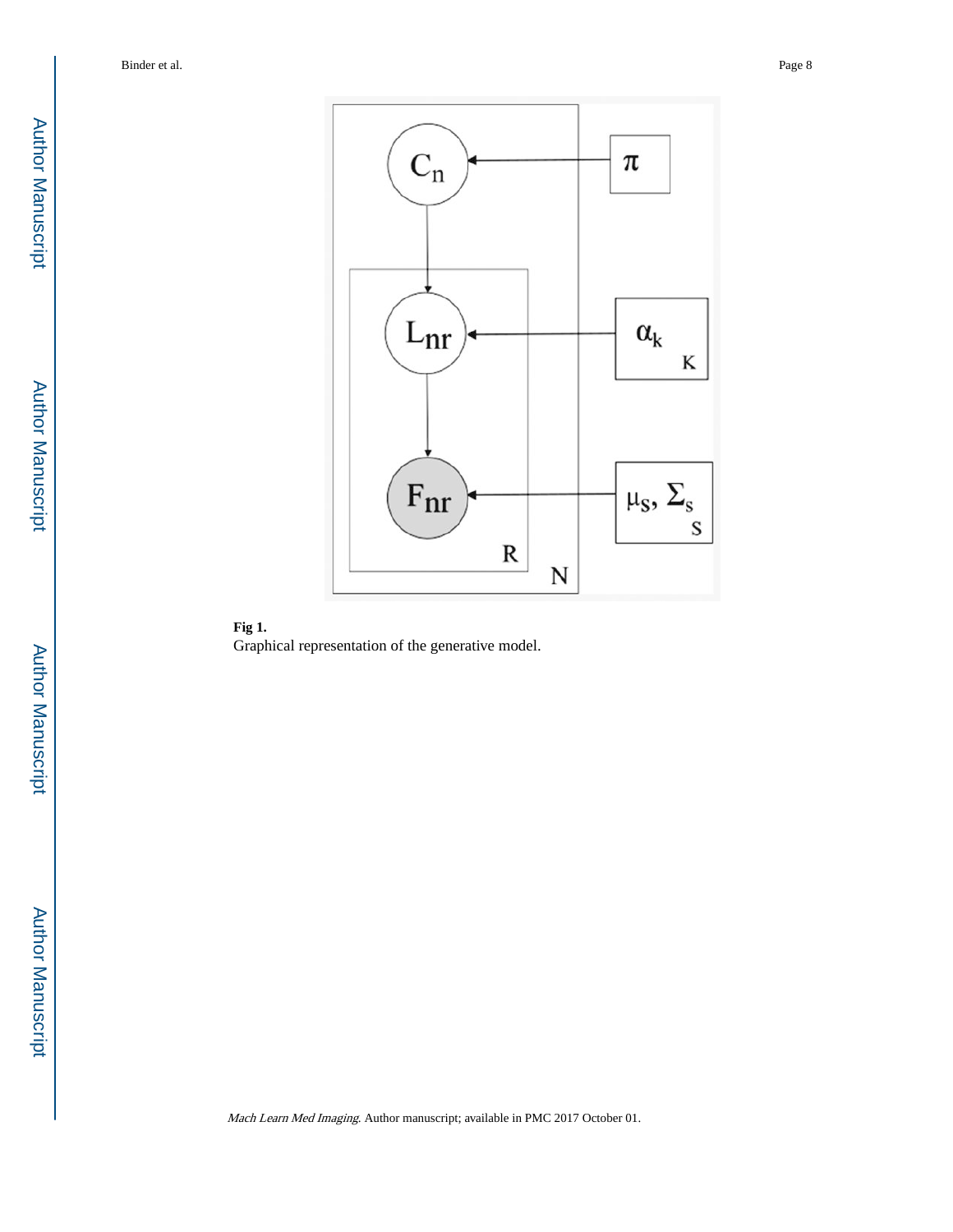

## **Fig 2.**

Top two rows: example CT scans from each of the eight patient clusters identified by our algorithm. Colors correspond to disease subtypes identified by our algorithm. Bottom row: patches from the six disease subtypes identified by our algorithm. (Color figure online)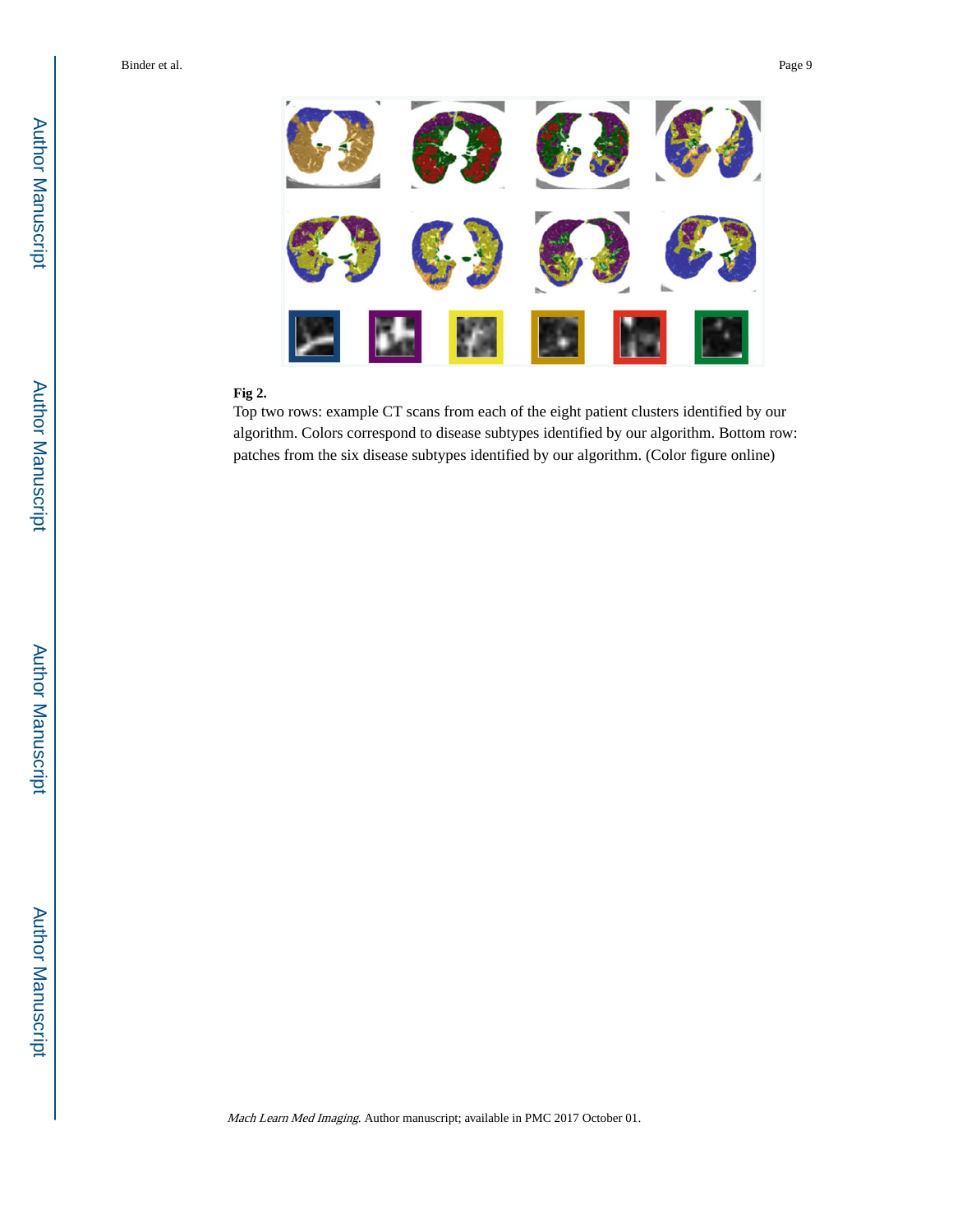Author ManuscriptAuthor Manuscript



### **Fig 3.**

Left:  $R^2$  value between the distributions of disease subtypes (1st, 3rd, and 4th model) or feature vectors (2nd model) and physiological indicators. Right: Normalized Mutual Information between patient clusters and physiological indicators.